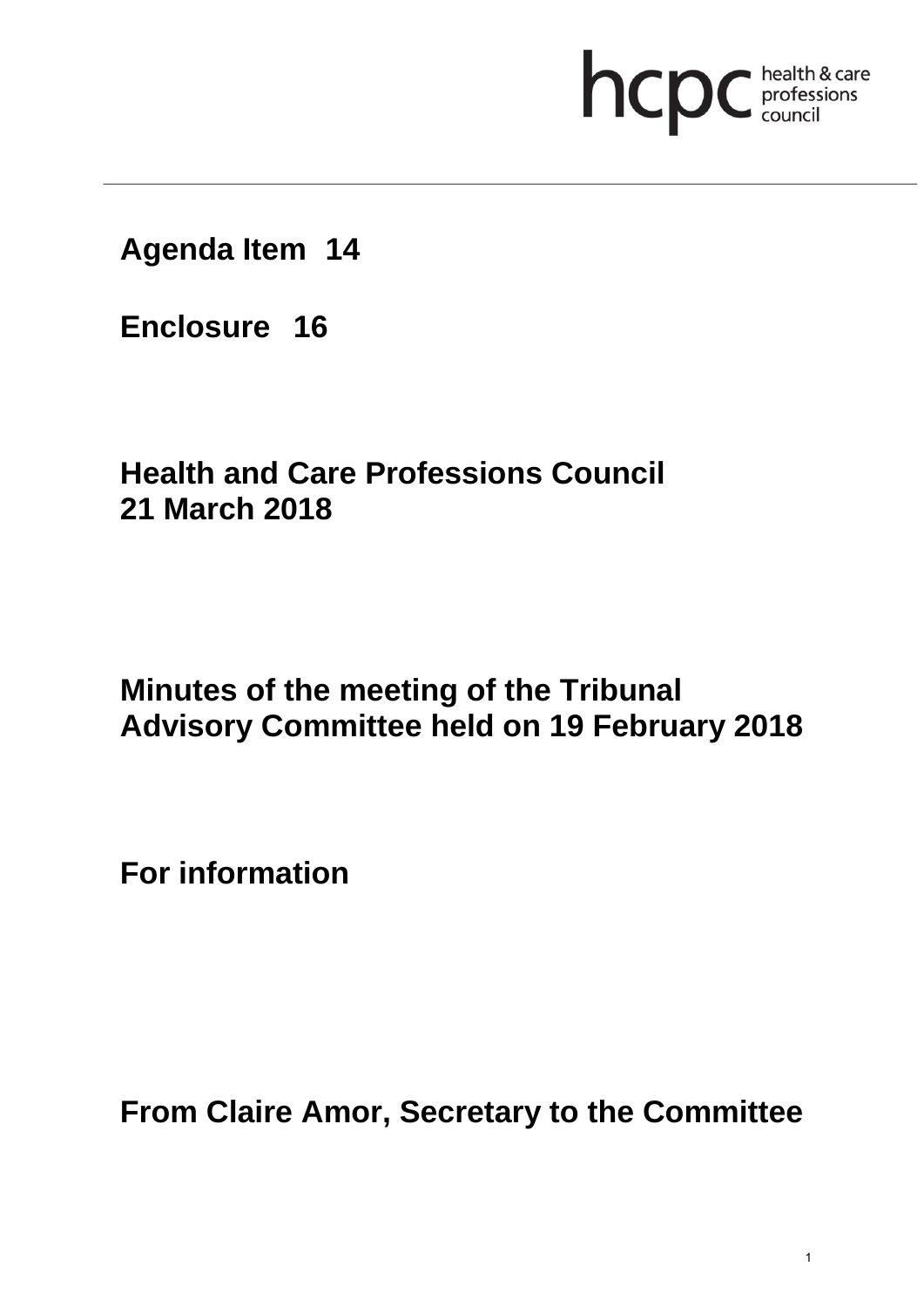# **INCDC** *c professions*

#### Council, 21 March 2018

Minutes of the Tribunal Advisory Committee Meeting 19 February 2018

#### Executive Summary

The Tribunal Advisory Committee (TAC) met for the fourth time on 19 November 2018. The draft minutes of this meeting are provided for information.

A summary of business considered is set out below.

#### **Head of Tribunal Services report**

This is a standing item. Discussion from this paper focused on the trial of survey monkey as a mandatory Panel Chair final hearing feedback tool. The Committee agreed to extend the trial due to insufficient data to evaluate its success.

#### **Review of Practice Notes**

The Committee agreed amendments to the Discontinuance of Proceedings and Disposal of Cases by Consent Practice Notes. These PNs were reviewed as part of the FTP improvement plan.

#### **Conflict of Interest Policy**

The Committee agreed to recommend this policy to Council for approval subject to some amendments.

#### **Selection and Appointment Policy**

The Committee agreed that the policy should be separated into two documents, operational guidance and a high level policy. The Committee members agreed to comment further on the revised version with a view to subsequent consideration for submission to Council.

#### **First Tribunal Advisory Committee annual report to Council**

The Committee discussed the structure and content of the first TAC annual report to Council. It is expected that the Council will receive this report in July 2018 as the TAC will approve the report at its May 2018 meeting.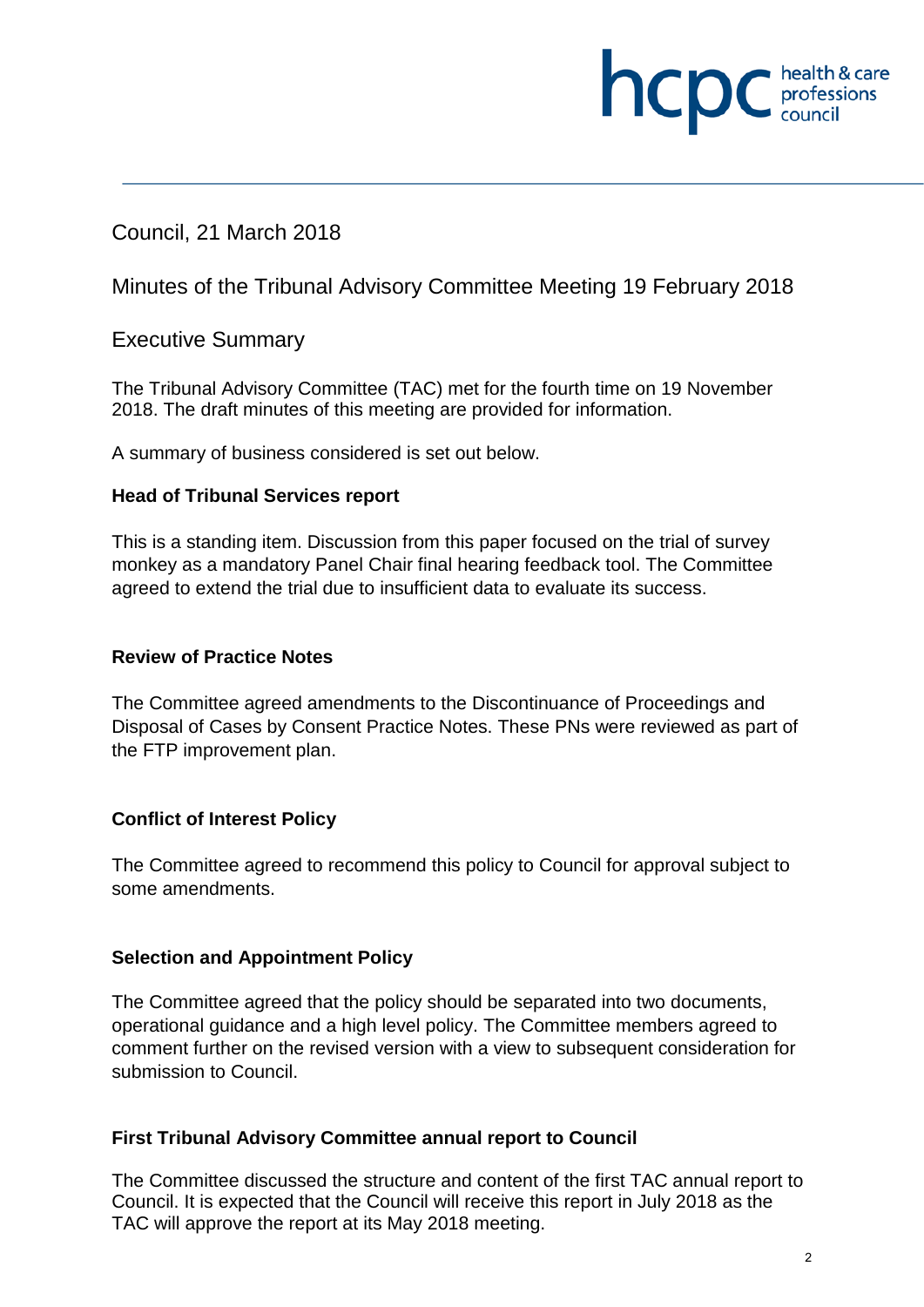The Committee also considered the following items

- Partner team operational report
- Tribunal Advisory Committee 3 year plan update
- PSA performance report response plan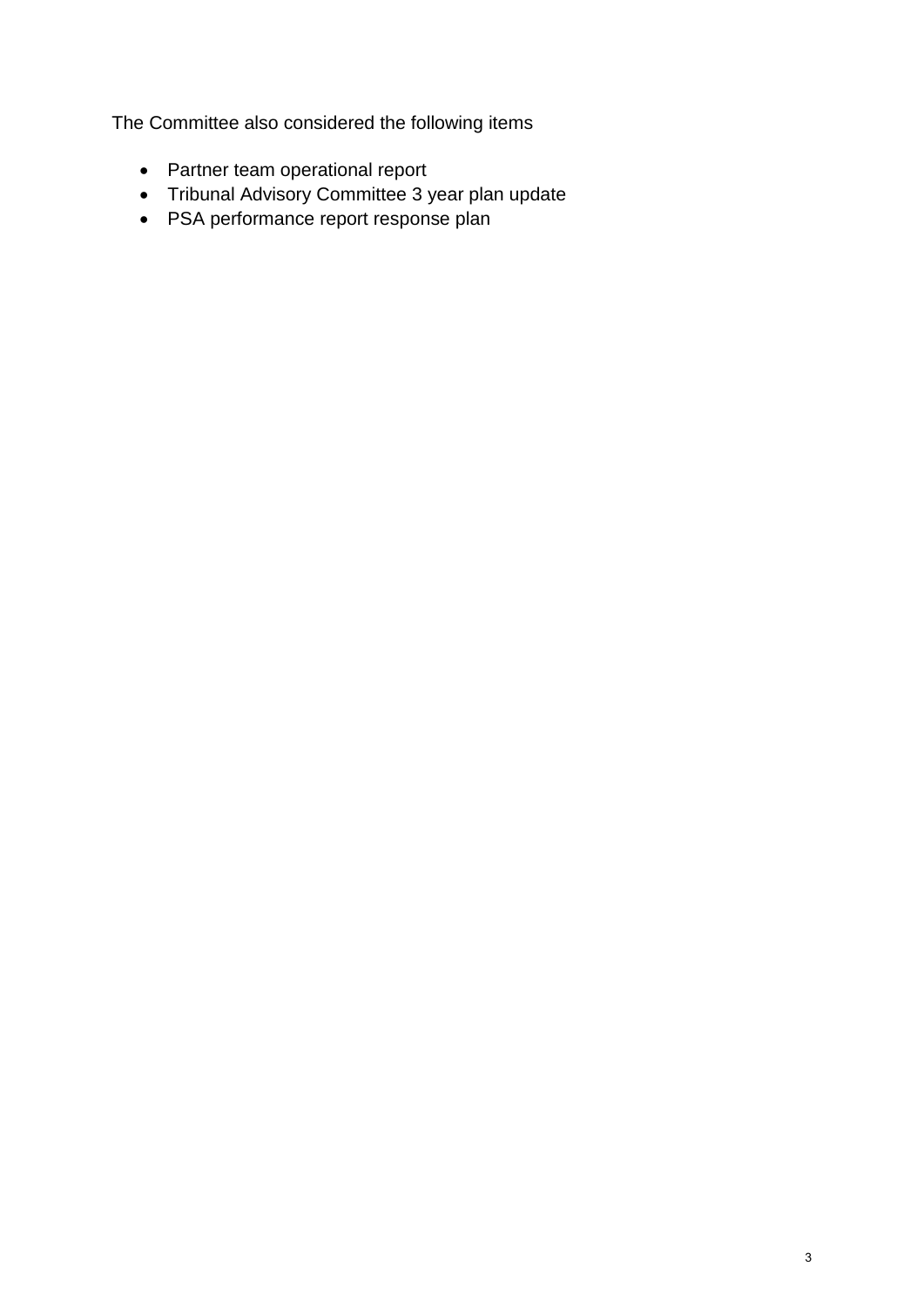# health & care **health & card**<br>council

### **Tribunal Advisory Committee**

**Public minutes of the 4th meeting of the Tribunal Advisory Committee held on:-** 

- **Date:** Monday 19 February 2018
- **Time:** 1pm
- **Venue:** Room D&G, Health and Care Professions Council, Park House, 184 Kennington Park Road, London SE11 4BU
- **Present:** Graham Aitken Catherine Boyd Philip Geering Shelia Hollingworth Alan Kershaw Marcia Saunders (Chair)

#### **In attendance:**

Claire Amor, Secretary to the Committee Claire Baker, Tribunal Services Manager - Hearings Catherine Beevis, FTP Operational Manager Brian James, Acting Head of Tribunal Services Zoe Maguire, Head of Tribunal Services Deborah Oluwole, Tribunal Services Manager – Scheduling Uta Pollmann, Partners and HR Manager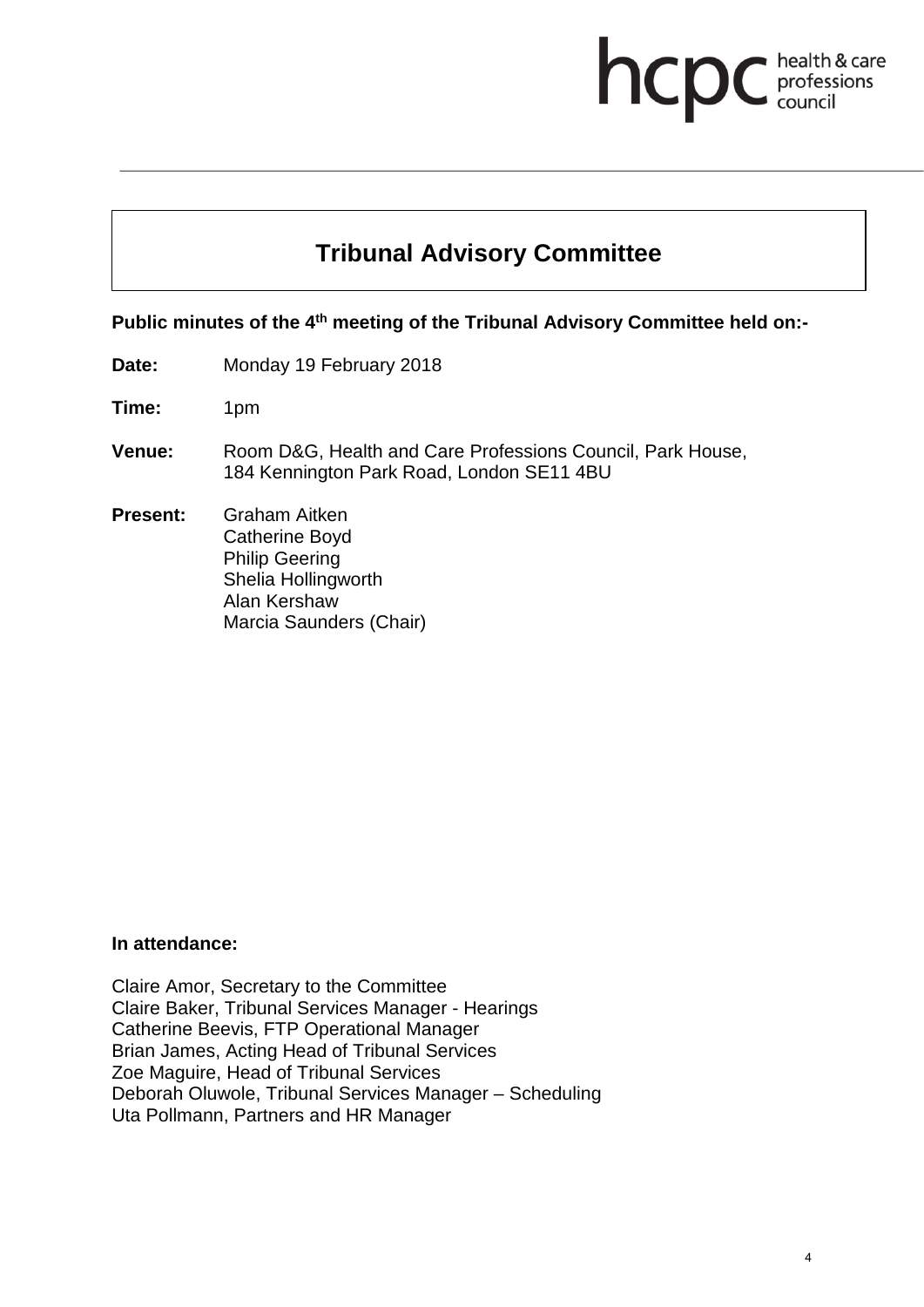#### Public

#### **Item 1. Chair's welcome and introduction**

- 1.1 The Chair welcomed Committee members and the Executive to the fourth meeting of the Tribunal Advisory Committee.
- 1.2 The Committee discussed the balance needed in engagement from members between meetings.
- 1.3 Tribunal hearing specific feedback was discussed and the channels appropriate for this feedback. It was noted that some members did not feel the process for raising concerns or giving feedback is clear, in particular the availability of feedback forms in hearing rooms was not seen as consistent.
- 1.4 The Committee noted that the Partner and HCPTS teams are working to produce a one page guide on how to raise concerns or give feedback aimed at all parties involved in hearings. This will be shared with the Committee when completed. In addition, the next Partner newsletter will focus on feedback and the routes available to provide this.
- 1.5 The Chair and Committee welcomed Zoe Maguire to the meeting. It was noted that Zoe has returned to her post as Head of Tribunal Services following a period of maternity leave. The Committee thanked Brian James for his invaluable contribution and support as Acting Head of Tribunal Services in the establishment of the Tribunal Advisory Committee.

#### **Item 2. Apologies for absence**

2.1 No apologies were received.

#### **Item 3. Approval of agenda**

3.1 The Committee approved the agenda.

#### **Item 4. Declarations of members' interests**

4.1 Graham Aitken, Catherine Boyd and Philip Geering declared an interest in the meeting on 16 November 2017. The Committee agreed that this would remain a standing declaration of interest due to the nature of the Committee's remit. There were no other declarations of interest.

#### **Item 5. Minutes of the Tribunal Advisory Committee meeting of 16 November 2017 (report ref: TAC 01/18)**

5.1 The Committee received the draft minutes from its meeting held on 16 November 2017.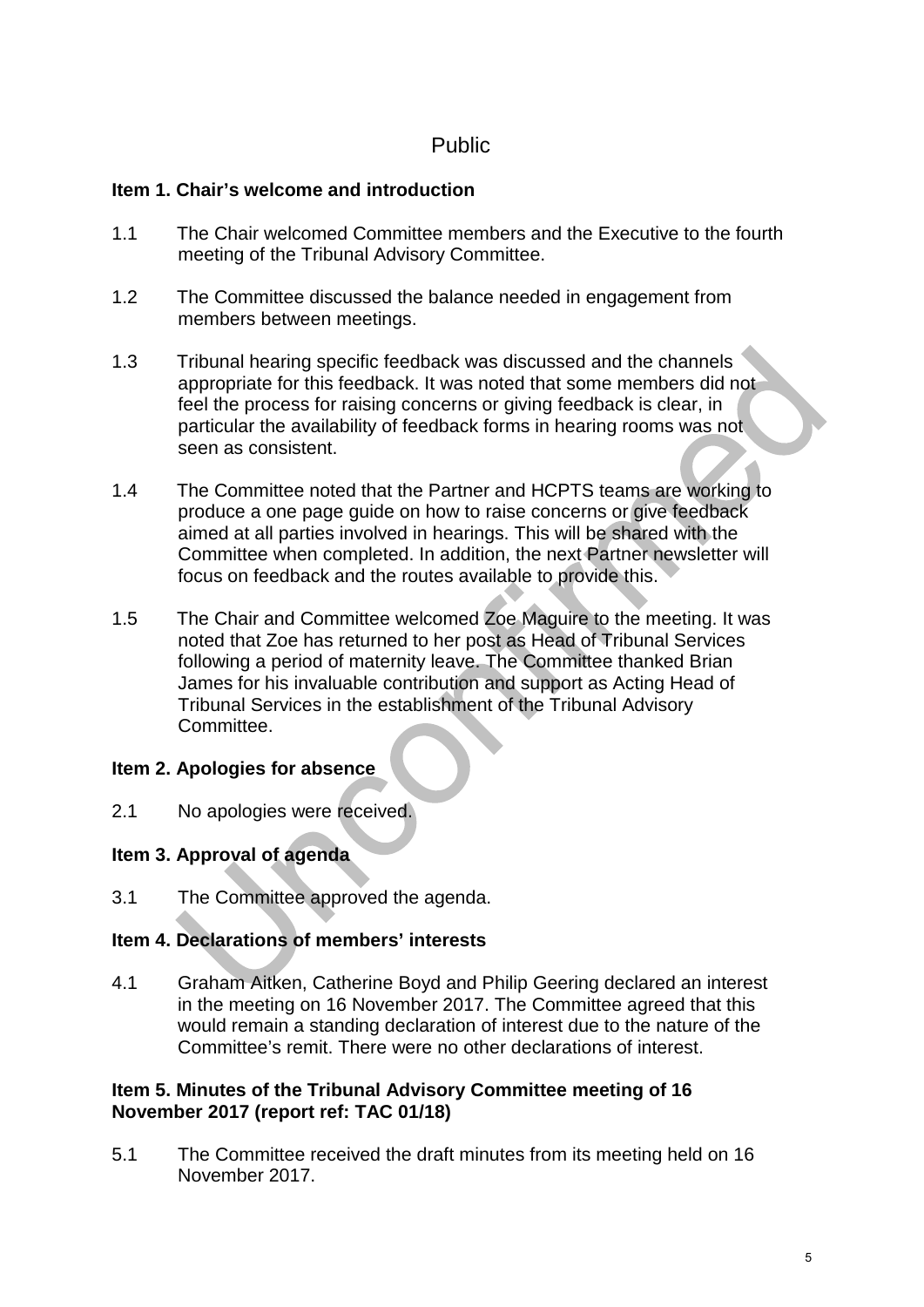5.2 The Committee agreed the minutes.

#### **Item 6. Matters arising (report ref: TAC 02/18)**

- 6.1 The Committee noted the matters arising from its meeting of 16 November 2017.
- 6.2 The Committee agreed that a forward work programme and record of advice given or matters where information or assurance are sought is separate from matters arising. It was agreed that the Executive and Chair would develop a framework for tracking all outputs from Committee discussion.

#### **Item 7.i. Head of Tribunal Services report (report ref: TAC 03/18)**

- 7.i.1 The Committee received a report from the Head of Tribunal Services.
- 7.i.2 The Committee noted the following points:
	- we have concluded our testing of skype enabled video conference for complex hearings. The approach and use of technology has been such that we have now gone live, and have used it in a number of hearings;
	- an emerging trend is for panels to direct "Panel-only" days when a hearing does not conclude. The Executive is reviewing these decisions on a case by case basis, and discussing the issues with the relevant Chairs and Legal Assessors;
	- the HCPC's policy on investigating health concerns is being reviewed in response to the recent PSA performance review. The policy will be presented for discussion at the March Council;
	- the impact of short reviewable sanctions on both the registrant and HCPTS has been a major theme in the recent Partner Newsletter and Panel training sessions. There is some evidence to show that there are changes in this pattern, although it is too early to conclude definitively if this is significant;
	- the two most recent refresher training events have scored very highly on participant engagement and enjoyment and particularly positive feedback has been on the focus on interactivity; and
	- the HCPTS team has undertaken refresher mental health awareness training, in order to sensitively deal with parties that are anxious, or have a known mental health issue.
- 7.i.3 The Committee discussed the recent trend of adjournment cases being directed to resume on Panel-only days. It was noted that the Executive is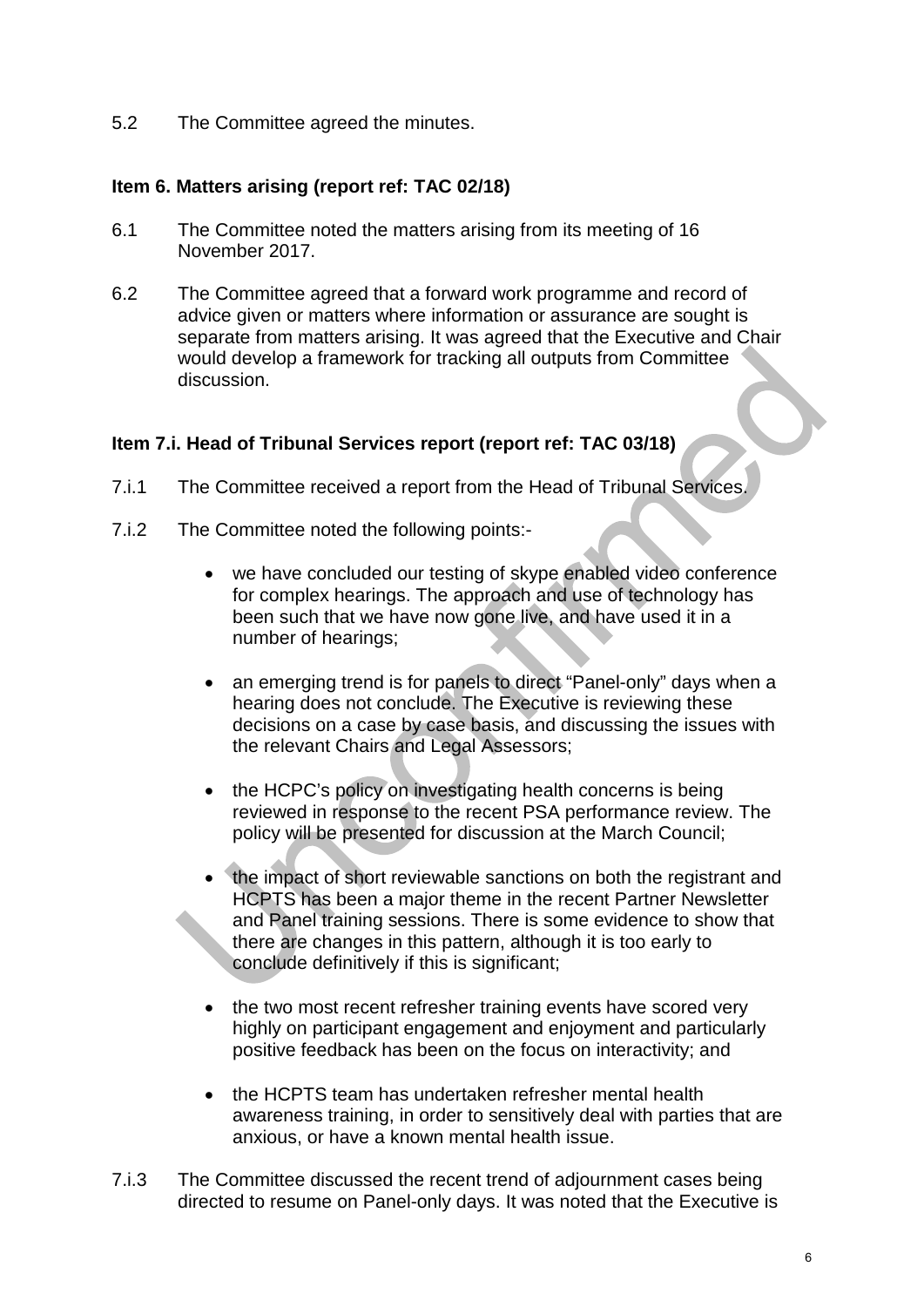currently reviewing all adjournment cases and will present its findings to a future meeting of the Committee.

- 7.i.4 The Committee recommended that the recent mental health refresher training undertaken by the HCPTS team should be extended to Panel training, as this is a challenging area for Panels to manage.
- 7.i.5 The Committee received an update on the trial of a Survey Monkey pilot for Panel Chair feedback following the conclusion of each final hearing. It was noted that the aim of this survey was a proportional and pragmatic approach to getting feedback and test of feasibility with a view to wider roll out to Panels.
- 7.i.6 The Committee noted that the Executive has found that managing this process using data from the existing Case Management System (which was not designed to support survey technology, and required manual reporting) has been more resource intensive than expected and that the time taken to set up, send and monitor the surveys was significant. There were no significant issues raised in relation to any individuals associated with the completed surveys
- 7.i.7 The rate of compliance with the survey varied greatly from individual to individual. Some Panel Members opted out of receiving future surveys (as part of the Survey Monkey software) meaning that on subsequent hearings, a survey could not be sent. The Executive suggested that a sample of hearings could be selected for all participants to feedback on as an alternative approach. Panel members could request that a hearing undergoes this enhanced feedback if they had concerns.
- 7.i.8 The Committee agreed that the trial of the survey as originally intended should continue and that less labour intensive methods should be investigated. It was suggested that hearings officers could send out surveys as part of the post hearing process.
- 7.i.9 The Committee agreed that opting out of the surveys was not acceptable and that the Executive should reemphasise the compulsory nature of the feedback and follow up with those opting out.
- 7.i.10 The Committee noted that if the 2 year reappointment process was replaced with a system based on building the competency framework into regular feedback processes, the Partner team would have capacity to support 360 degree feedback collection. It was noted that the Committee is able to make recommendations to the Council on such a change in approach and It was agreed to advice the Council accordingly. It was noted that it is important to maintain the clear separation of performance feedback and process feedback.
- 7.i.11 The Committee noted the update.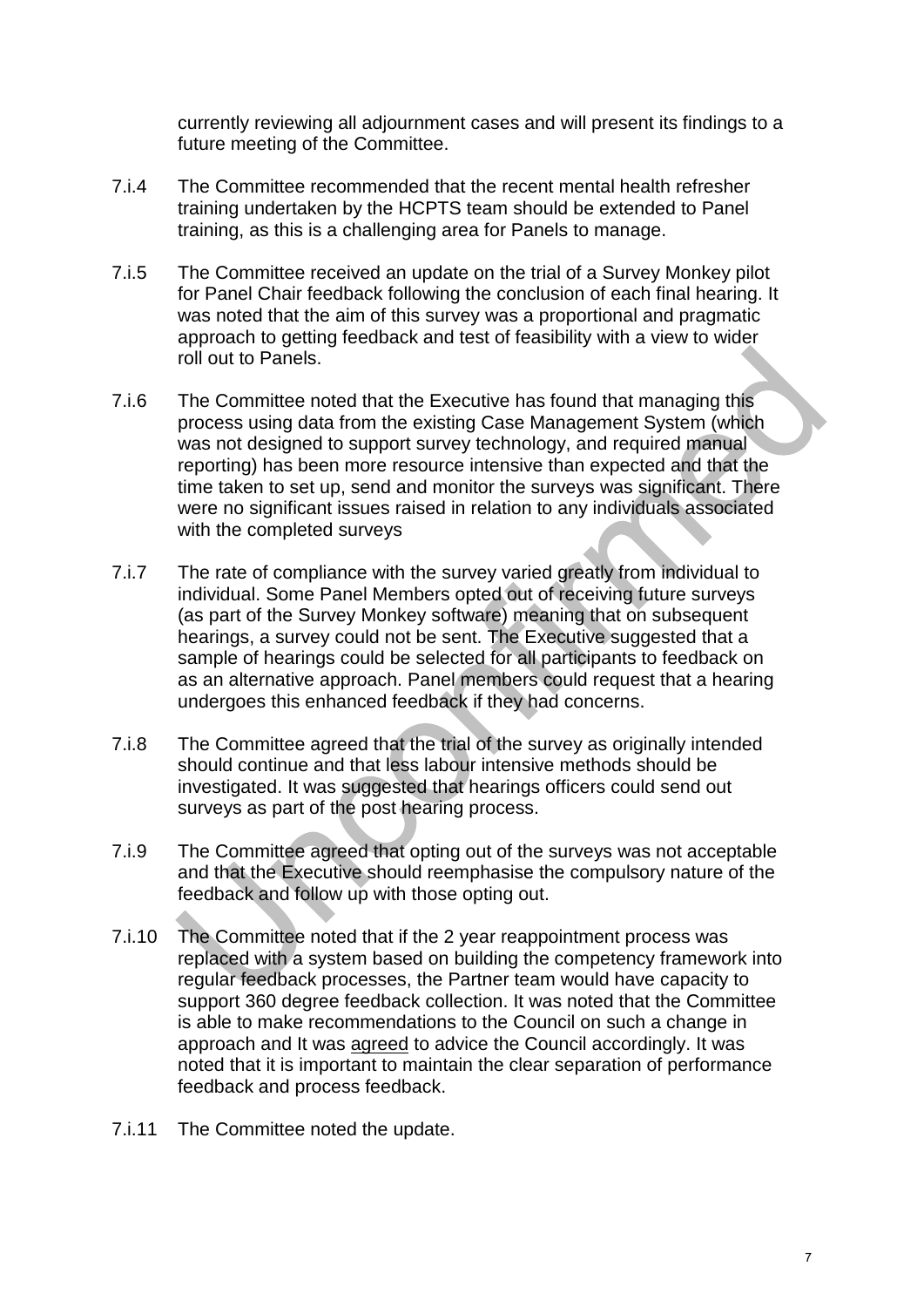#### **Item 7.ii. Partner team operational report (report ref: TAC 04/18)**

- 7.ii.1 The Committee received a report from the Partners and HR Manager.
- 7.ii.2 The Committee noted the following points:-
	- the Partner Portal was launched to partners on 25 January 2018. The new system will enhance automation of recruitment and selection, training, appraisals and appointment renewals. It allows partners to change their contact details, book unavailability and book refresher training;
	- the legal assessor campaign received 250 applications, a very positive response with the quality of applications being high. The campaign was advertised in the Law Gazette and Diversity Jobs to reach a broad cohort of applicants. The assessment of those successful at shortlisting stage will include an interview and, for the first time, a case study;
	- the new FTP training has received overall very positive feedback from delegates. Its focus is on learning from the recent PSA audit and internal audits including decision making at the ICP and final hearing stage, short reviewable sanctions and exploring reasons and impact for these; and
	- the new self-assessment form has been successfully trialed. All three panel members were successful and provided positive feedback about the new self-assessment.
- 7.ii.3 The Committee discussed the introduction of computer based learning modules for registrant assessor training. It was noted that this had reduced the time taken to induct new assessors. The Committee noted that the Partners team is exploring the use of a computer based equality and diversity 'foundation module' to allow group based training in this area to focus more in reflection on unconscious bias.
- 7.ii.4 The Committee suggested that health and character declarations should be extended to Panel members. It was agreed that the Executive would review this and return to the Committee at its meeting in May 2018 with a recommendation.
- 7.ii.5 The Committee noted the contents of the report.

#### **Item 8. Review of Practice Notes (report ref: TAC 05/18)**

- 8.1 The Committee received a paper from the Head of Tribunal Services.
- 8.2 The Committee noted that changes are proposed to the Discontinuance of Proceedings and Disposal of Cases by Consent PNs. The review of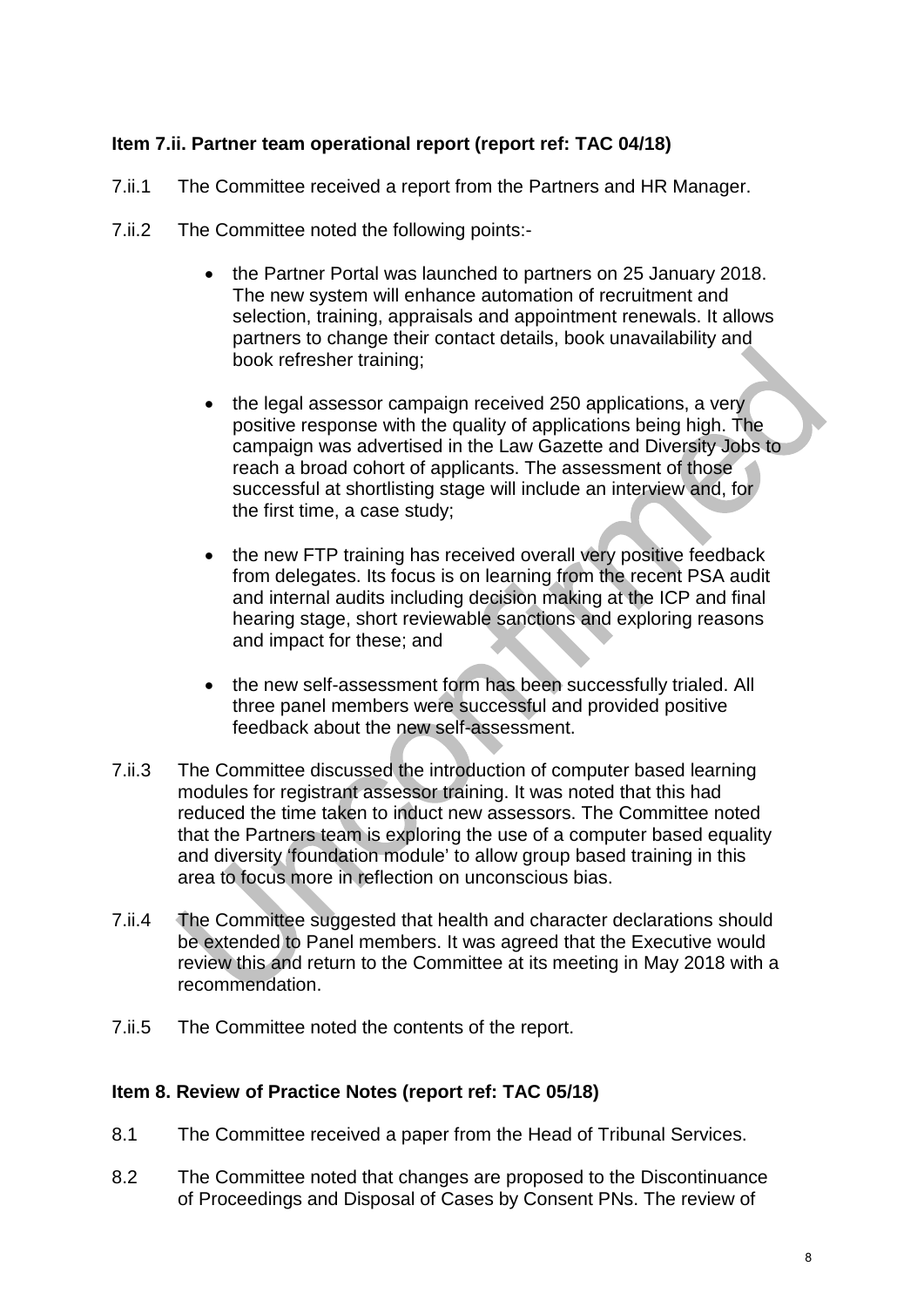these PNs has included learning points and feedback provided by the Professional Standards Authority, and follows a plan of activity set out within the subsequent Fitness to Practise Improvement plan, discussed by Council. Supporting guidance is also under review.

- 8.3 The Committee noted the following points:-
	- the focus of the changes to the PNs relate to the addition of a skeleton argument in every case, setting out the reasons for the HCPC's application to discontinue an allegation or recommendation to dispose of a matter by consent;
	- the revised versions of the PNs clarify that Practice Committees need to be satisfied that the HCPC has proper grounds for seeking to dispose of an allegation by way of consent or discontinuance; and
	- proposed amendments to the PN dealing with consent also clarify that a Panel of the relevant Practice Committee may conclude a case on an expedited basis, following a review of the terms of the draft Consent Order and supporting skeleton argument put before it by the HCPC.
- 8.4 The Committee discussed the Discontinuance of Proceedings PN. The following amendments were agreed:-
	- 'partisan' is not a suitable word and should be revised focusing instead on public protection;
	- reference to evidence in the introduction section should be 'material evidence';
	- on page 2 the sentence beginning 'In order to be satisfied' should be revised to state that it is not the Panel's task to re-consider the decision reached by ICP; and
	- the final paragraph, 'the effect of discountenance' requirement that a panel makes a formal finding of no case to answer should be reconsidered, as this may unnecessarily prevent the HCPC from looking into new material evidence in future. It was agreed that the Executive would refer this point to the HCPC's special counsel.
- 8.5 The Committee discussed the Disposal of Cases by Consent PN. The following amendments were agreed:-
	- the introduction requires a more positive emphasis on the benefits to parties rather than focus solely on the procedural efficiencies;
	- a reference to the restoration to the register process should be included;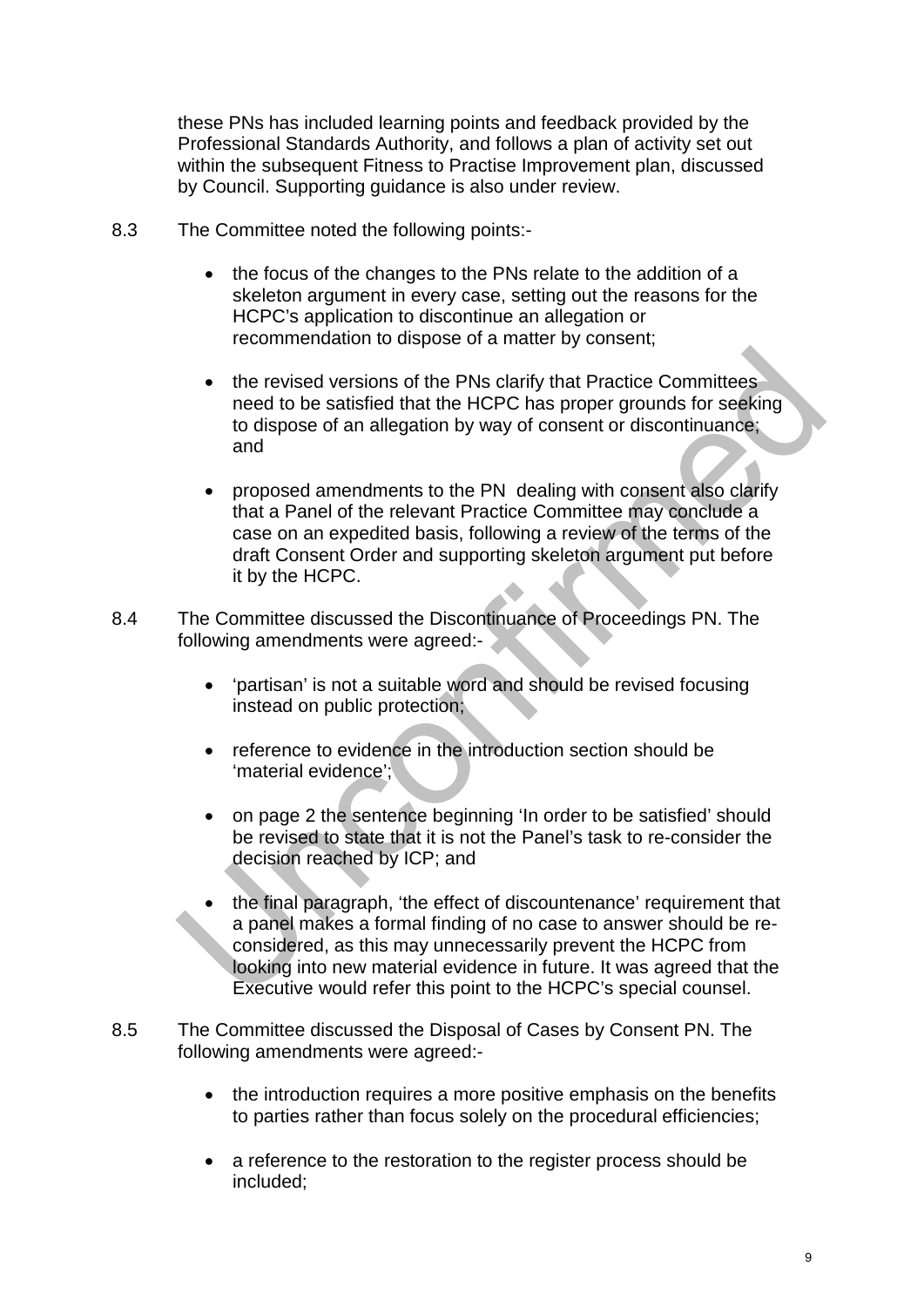- the issue of publication and publicly available information should be included in the PN; and
- skeleton arguments should be included for voluntary disposal cases.
- 8.6 The Committee approved the changes to the discontinuance and consent Practice Notes subject to the amendments agreed in paragraph 8.4 and 8.5.

#### **Item 9. Conflict of Interest Policy (report ref: TAC 06/18)**

- 9.1 The Committee received a paper from the Partners and HR Manager.
- 9.2 The Committee noted that the Partner team plans to introduce a Conflict of Interest Policy. A draft was presented setting out the expectations regarding real or potential conflicts of interest and the process for dealing with a conflict of interest raised in relation to a partner.
- 9.3 The Committee agreed the following points when discussing the draft policy:-
	- the aims of the policy outlined in section 7 and 8 should be earlier in the policy;
	- sections 13 and 15 should be combined and section 14 is repetitive and should be removed;
	- reference to supporting operational guidelines should be removed from the form;
	- past and present conflicts are sought, the emphasis should be on present conflicts and a time frame for declaration of past conflicts should be included; and
	- an annual reminder to update declarations of interest would be proportionate and could be included as a reminder in a Partner newsletter.
- 9.4 The Committee noted that a prompt for any conflict of interest declarations is undertaken each time a hearing bundle is provided to a Panel member
- 9.5 The Committee agreed to recommend the Conflict of Interest Policy to Council for approval subject to the amendments agreed in paragraph 9.3.

#### **Item 10. Selection and Appointment Policy (report ref: TAC 07/18)**

10.1 The Committee received a paper from the Partners and HR Manager.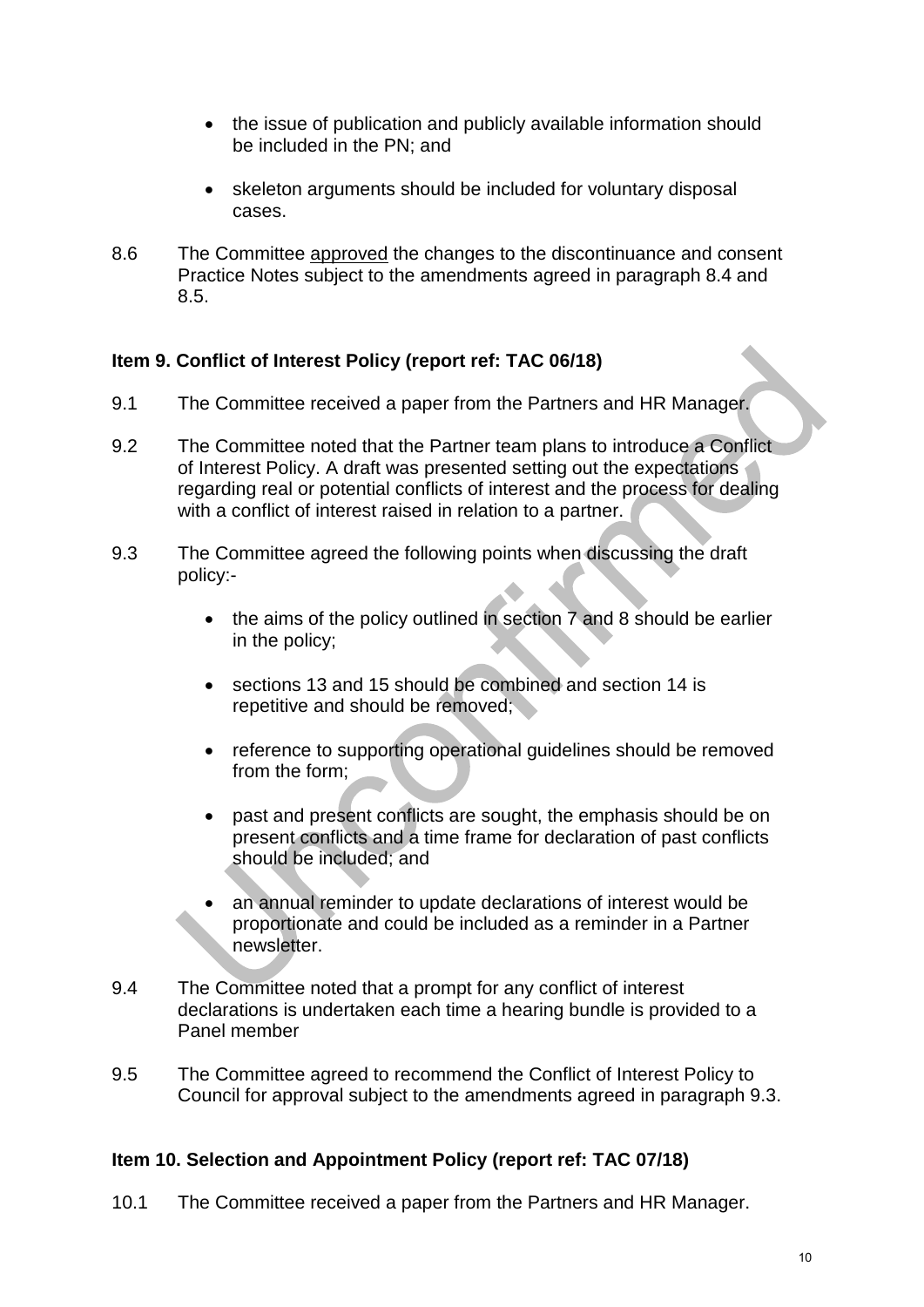- 10.2 The Committee noted that the Partner team has reviewed the current Appointment and Selection Policy. The new draft before the Committee reflects recent changes to the application process and introduces guidance around assessment centres.
- 10.3 The Committee agreed that the policy should be separated into two documents, operational guidance and a high level policy. Members agreed to provide feedback on the policy to the HR and Partner Manager over the next two weeks. A revised policy will then be circulated by email.
- 10.4 The Committee discussed the use of interview scoring and other information in selection decisions. It was noted that currently assessment scoring is the sole basis of appointment, this is seen to be equitable and fair when appointing to a number of roles. Some concern was expressed that this may disadvantage applicants not as 'polished' in promoting themselves. It was agreed that this area would be discussed by the Committee in more depth at a future meeting.
- 10.5 The Committee members agreed to comment further on the revised version with a view to subsequent consideration for submission to Council.

#### **Item 11. First Tribunal Advisory Committee annual report to Council**

- 11.1 The Chair of the Committee introduced this item. The Committee noted that it was approaching one year since its establishment and that the Committee had agreed to report to Council annually on its operation
- 11.2 The Committee agreed that the following information should be included in the annual report;
	- Context and background
	- Progress against each of the terms of reference items
	- 3 year plan deliverables
	- Reference to TAC in PSA performance report response
	- Attendance and remuneration
	- Officer support arrangements
- 11.3 It was agreed that the Executive in conjunction with the Chair would provide a draft for the Committee's May 2018 meeting. It was anticipated that draft could be exposed to 360 feedback from officers, members and the Chair and CEO of the Council, as previously discussed, and that the final version would be presented to Council by the Committee Chair as well as incorporated as appropriate into the HCPTS Annual Report..

#### **Item 12. Tribunal Advisory Committee 3 year plan update**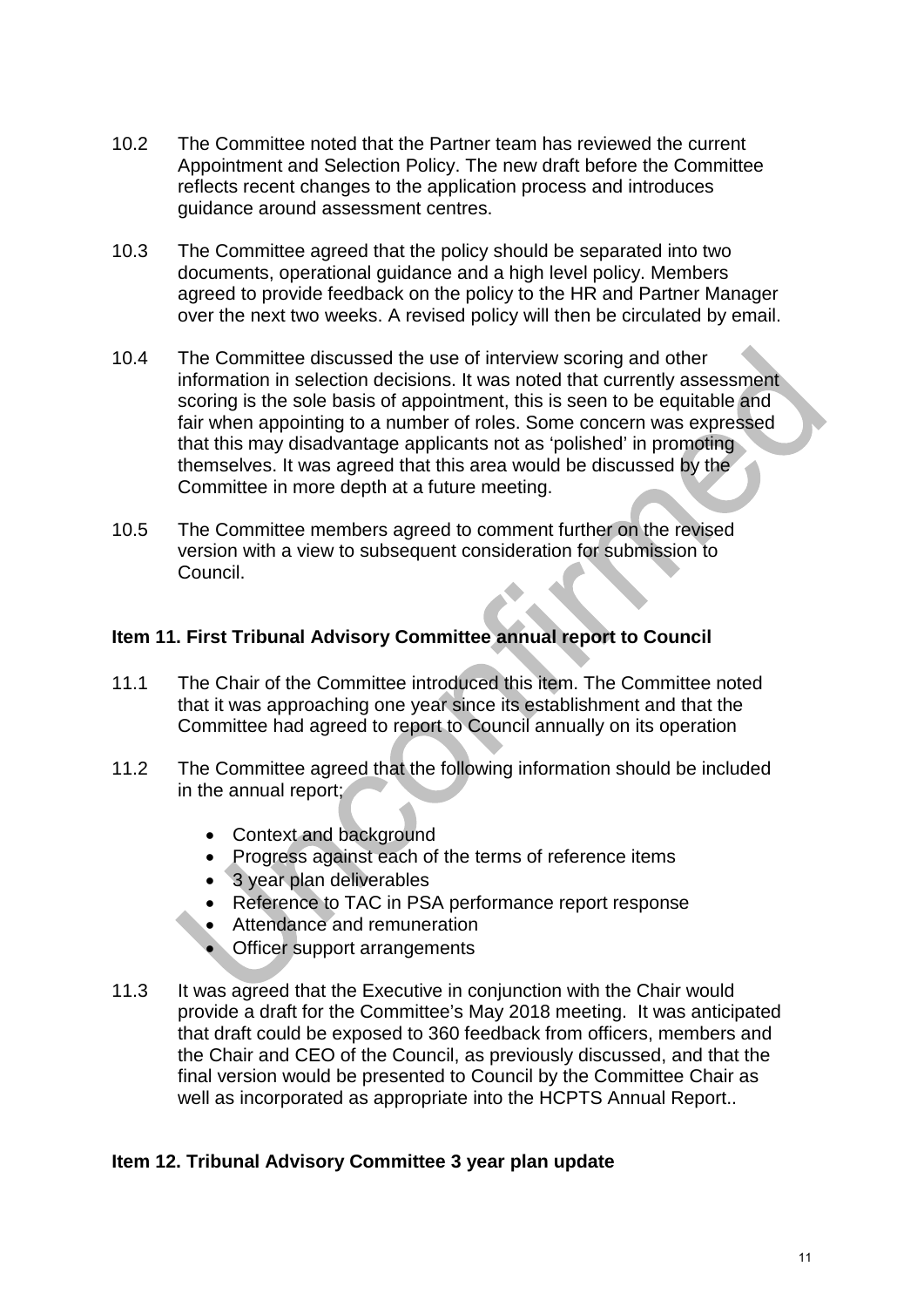- 12.1 The Acting Head of Tribunal Services and the Partner and HR manager provided a brief presentation on the next steps for the Committee's 3 year plan.
- 12.2 The Committee noted the key deliverable headings as follows:-
	- Competence framework
	- Recruitment and guidance
	- Learning
	- Feedback and assessment
	- Potential developments

#### **Item 13. PSA performance report response plan (report ref: TAC 08/18)**

- 13.1 The Committee received a paper from the Acting Head of Tribunal Services.
- 13.2 The Committee noted that at its meeting in November 2017, it was noted that PSA had recently published its performance review for the HCPC. The Executive have now developed an initial action plan, addressing all of the key areas covered in the PSA Performance Review report. This paper was discussed at Council in December.
- 13.3 Since December, the FTP operational team has been working with others in the organisation, to further develop this plan. These developments, and progress against them, will be discussed at the Executive and Council in the coming months.
- 13.4 The Committee discussed plans for ICP only Panel Chairs. It was noted that a decision on this had not yet been taken. The independence of the HCPTS was also discussed, and the Committee noted that the HCPTS provides a venue and logistical support only for ICP hearings.
- 13.5 The Committee discussed the PSA's view on health assessments and the triggers for these. The Committee considered that it was disproportionate
- 13.6 The Committee agreed that a briefing on how triage and risk assessments are conducted at the HCPC would be useful.
- 13.7 The Committee received the paper.

#### **Item 14. Future agenda items**

- Annual report
- Revised PN timetable & proceeding in absence PN
- Update on 3 year plan
- Indicative sanctions policy consultation
- PSA performance report response next stage